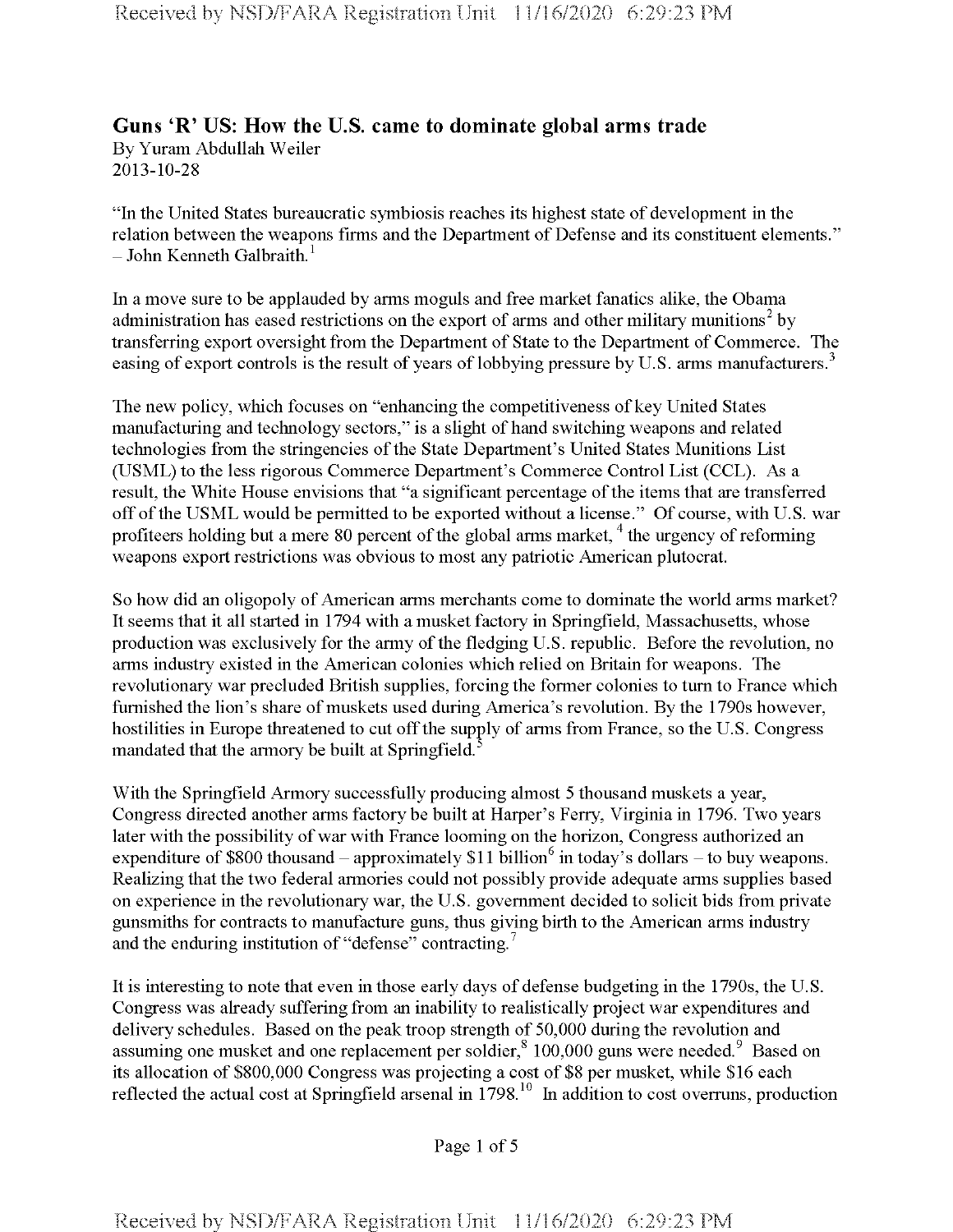delays also made their debuts in the nascent American arms industry, with Ely Whitney's contract to produce 10,000 muskets finally fulfilled a mere eight years behind schedule.<sup>11</sup>

The 19<sup>th</sup> century saw major developments in warfare, which had evolved from the frontal assault by ranks of opposing troops on the battlefield to a tactical defensive, guerilla-style confrontation between soldiers, facilitated largely by the increased range and accuracy of the rifle-drilled musket.<sup>12</sup> The technology of slaughter was aided by the mass production of weaponry, rapid communications by telegraph and mass troop movement by steamship and railroad. Innovations such as rifle-drilled side arms and revolvers<sup>13</sup> along with faster rates of artillery reloading increased the lethal abilities of armies, transforming the battlefield into a death zone from the shower of steel bullets and projectiles. Mass production and interchangeability of parts as a result of the Industrial Revolution also contributed greatly to the capability of the U.S. to wage war.<sup>14</sup>

One of the major innovations of the American Civil War period invented by Dr. Richard Jordan Gatling was the 6-barrel Gatling gun. With its 600 round-per-minute firing rate, this precursorto the machine gun became the weapon of choice for use against the Native Peoples and for export sales to other countries.<sup>15</sup> Gatling sold the patent for his gun to Colt Armory,<sup>16</sup> which began producing the semiautomatic firearm in 1867. Established in international markets by the 1850s and a leading maker of machine guns, Colt, in partnership with Browning Arms, produced the first gas-operated fully automatic rifle in 1891 and has been a major supplier of various rifles and pistols to the U.S. military ever since.<sup>17</sup> Credited as the first to use assembly line methods for the production of weapons,  $^{18}$  Colt was split into two divisions in 2002: Colt's Manufacturing LLC, which makes civilian guns, and Colt Defense  $LLC<sub>19</sub>$  which "has provided US, NATO, and other military forces with the finest battlefield weapons ever designed."<sup>20</sup>

The Civil War affirmed the profitability of war among American business barons, who enriched themselves by the huge profits of selling war material to both sides. The fortunes flowed to a small number of pugnacious plutocrats, including John D. Rockefeller (Standard Oil Company), Andrew Carnegie (Carnegie Steel), Gustavus Swift (Swift & Company), and Henry Havermeyer (American Sugar Refining).<sup>21</sup> The war profiteers sold the armies defective guns, clothing and blankets made from shop floor sweepings, ships built with rotten timbers, sand packaged as sugar, shoes made with paper soles, and uniforms that came apart in the rain.<sup>22</sup> The Astors made their money by leasing squalid tenements to the foreign workers who could be legally employed under the provisions of the Contract Labor Law of 1864 provided they relinquished a year's pay to cover emigration costs. $^{23}$ 

In addition, the U.S. government's use offiat money to finance wars also became well entrenched after the successful issuing of \$346 million in interest-free, legal tender notes called "greenbacks." Acting on the advice of treasury secretary Salomon Chase, the namesake of today's Chase Bank, President Lincoln directed the U.S. Treasury to issue the greenbacks over the protests of New York bankers, who had demanded 36 percent interest for their loans. While legal tender for most public and private debts, the greenbacks could not be used to pay for duties on imports or interest on the public debt, forcing importers to turn to bankers for gold. The exclusion was highly profitable for bankers who gladly exchanged \$285 in greenbacks for \$100 in gold, then reinvested the greenbacks in U.S. treasury bonds at face value, for which the

Page 2 of 5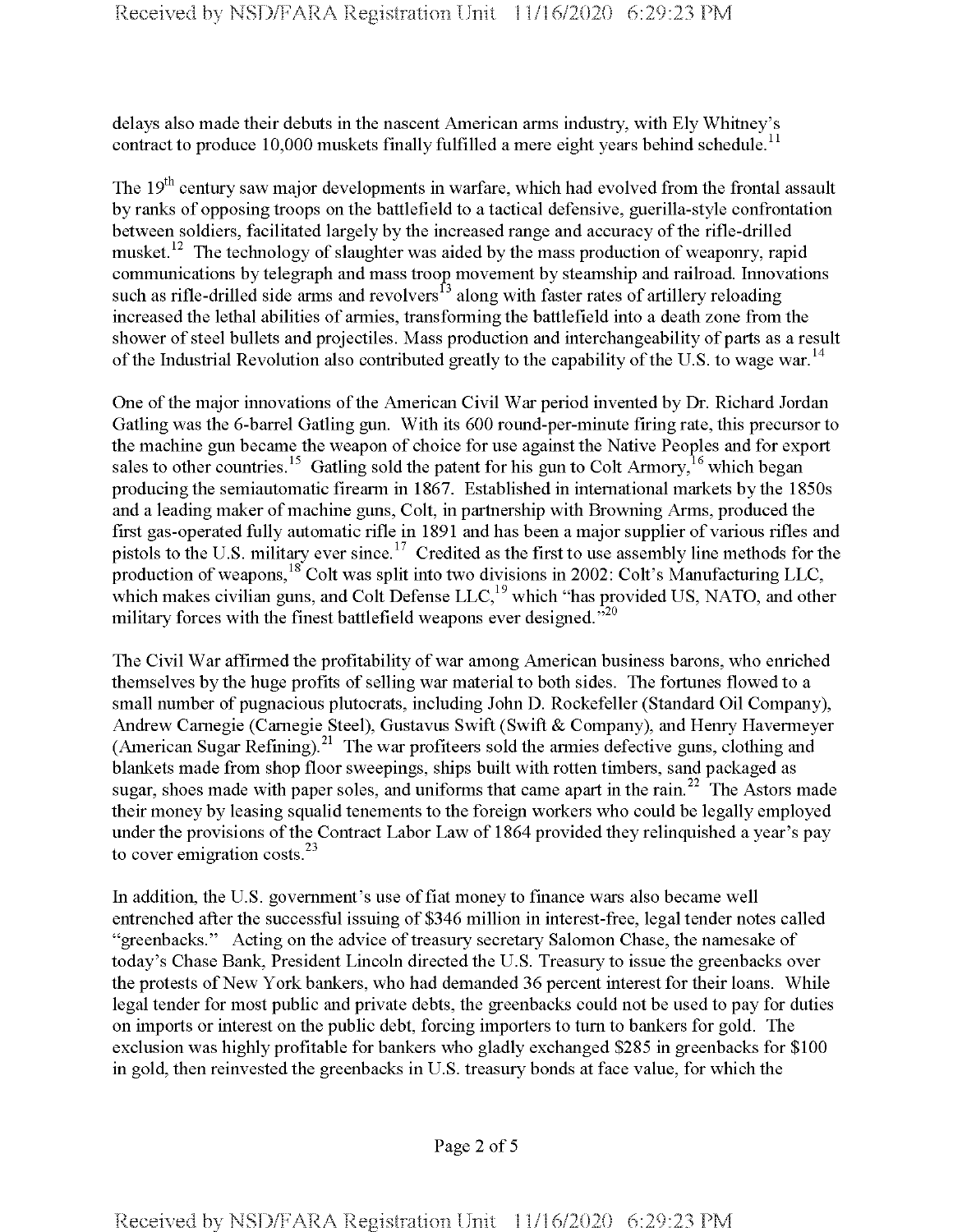interest was paid in gold in advance, according to the Legal Tender Act of February 25, 1862, netting the banker \$185 and providing the gold for the next transaction.<sup>24</sup>

By 1889, the U.S. began to modernize its navy by building battleships of steel,  $2^5$  which of course greatly benefited steelmakers such as Bethlehem and Carnegie, which deserve special mention, since in 1896, both were caught selling steel for armor plate to Russia at one-third the price charged to the U.S. government.<sup>26</sup> However, it was not until World War I that the symbiosis between the arms industry and the war bureaucracy began to flourish with the quasinationalization in 1917 of manufacturers by the War Industries Board,<sup>27</sup> headed by the wealthy financier Bernard Baruch.<sup>28</sup> One of the profitable innovations that benefitted the WWI arms makers and persists to this day is the cost-plus contract, which allows war firms to charge the government for the actual cost of raw materials plus whatever time and labor was needed to produce the finished product.<sup>29</sup>

In the years before the official U.S. entry into WWI, bankers and industrialists were already profiting handsomely from supplying loans and goods to the British for their war effort. J.P. Morgan acted as an agent for private loans to the allies, mainly England, and U.S. Steel made \$348 million in 1916. A total of \$2 billion worth of war material was sold before the U.S. entered the war in April 1917.<sup>30</sup> For the arms makers, like gunpowder supplier DuPont whose profits increased tenfold from 1914 to 1918,<sup>31</sup> WWI was a money-making bonanza. In fact war profits were so unabashedly obscene, that in 1936, the Nye committee, which had been formed in 1934 to investigate, reported, "[T]he committee finds it to be against the peace of the world for selfishly interested organizations to be left free to goad and frighten nations into military activity."32

However, it was not until after WWII and the massive U.S. research race to develop an atomic bomb, that the full impact of the Nye report's conclusions were felt. On January 26, 1939, the discovery of nuclear fission was announced and a mere six years later on August 6 and August 9, 1945, the atomic bomb was dropped by U.S. warplanes on Hiroshima and Nagasaki, killing a quarter of a million people.<sup>33</sup> Veiled in the utmost secrecy, the \$28 billion atomic bomb project was the prototype for future "black ops" and set the pattern for the evolving symbiotic relationship between the defense bureaucracy and the arms industry. Employing over 200,000 workers and  $at^{34}$  times drawing more electricity off the nation's power grid than New York City to run the centrifuges at Oak Ridge, Tennessee, the Manhattan Project, as it was called, remained hidden to most until the actual deployment of these horridly destructive weapons.

The post-WWII cold war between the U.S. and the former Soviet Union brought the symbiosis between the arms industry and defense bureaucracy into full bloom. By the 1950s, the top one hundred defense contractors employed over two thousand former high-ranking military officers.<sup>35</sup> Despite fears by some of post-cold war defense cuts, the collapse of the Soviet Union gave the U.S. a virtual monopoly in the global weapons market,<sup>36</sup> which has been maintained by providing taxpayer-funded low interest loans and price discounts to "partners" - nations that agree to join or remain in the U.S. sphere of domination.<sup>37</sup> The post-9/11 war on terror has brought the profits of the war industries to new heights. Since 2002, profits of the five largest U.S. defense contractors - Lockheed Martin, Boeing, Northrop Grumman, General Dynamics 3.3. defense contractors Econnect Martin, Boenig, Forum op Gramman, General Bynamics<br>and Raytheon<sup>38</sup> – have increased an impressive 450 percent. Arms manufacture truly has become

Page 3 of 5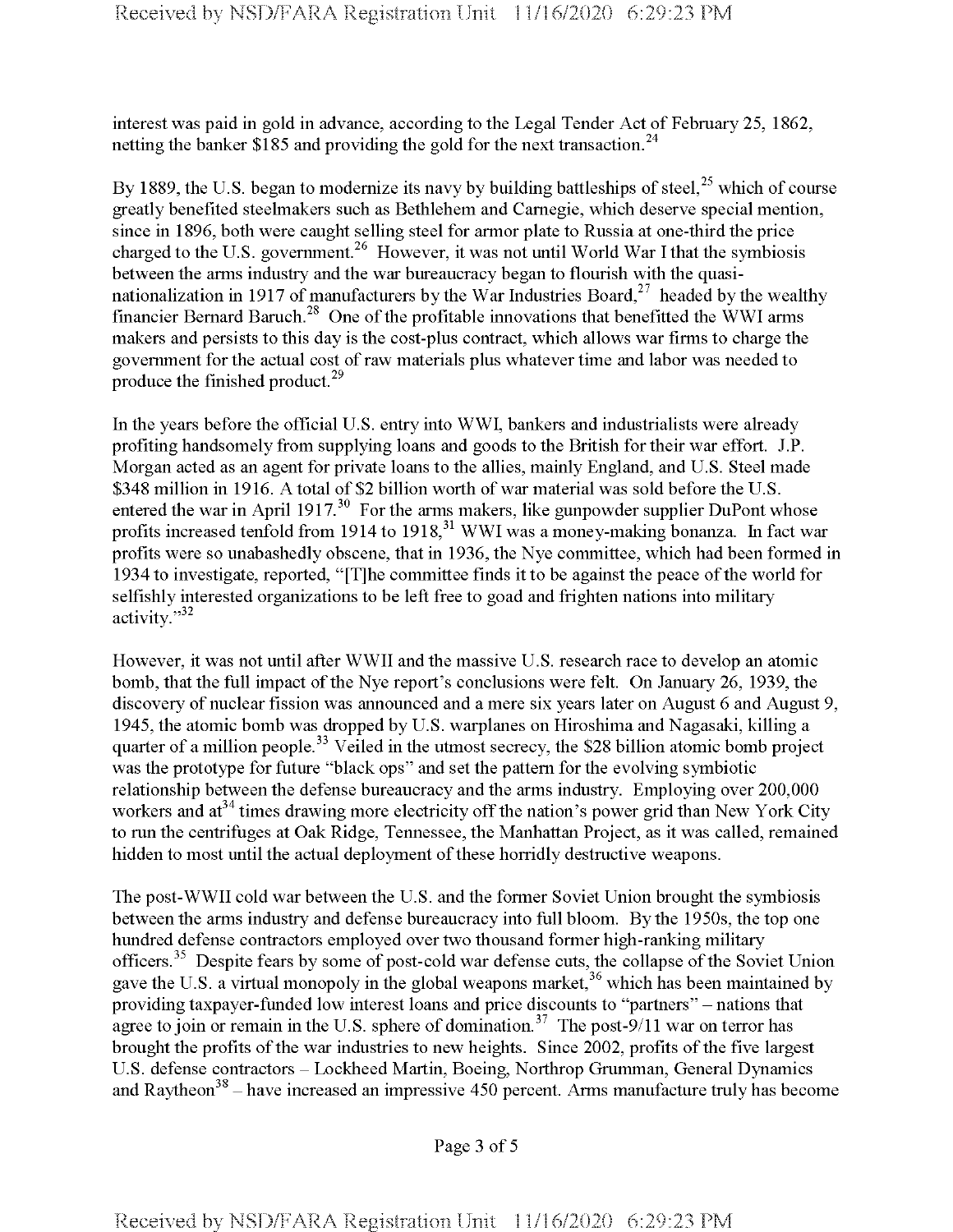an American specialty, with 47 out of the top 100 defense firms in the United States.<sup>39</sup> One is tempted to call this criminal cartel that works for war and against peace Guns 'R' US.

The symbiotic relationship between the U.S. arms industry, the so-called "defense contractors," and the Pentagon results in the antithesis of peace, since each party is working for its own protective interests as well as of the other, as Harvard economist John Kenneth Galbraith presciently explained in 1973. The weapons firms are sources of employment for retired military officers and officials in the defense bureaucracy and conversely, leaders in the weapons technostructure are recruited to fill senior positions in the defense bureaucracy.<sup>40</sup> The consequence of this satanic symbiosis is the pursuit of a perpetual state of war, as historian and philosopher Charles Mercieca writes, "The weapons industry is determined to survive in its business until the end of time. The only way to assure its survival is the continued creation of local, regional, and global conflicts."<sup>41</sup>

Ralph Budd, the American business leader and railroad president, had a motto, "Eighty percent of the business and peace." But for the American arms industry and its eighty percent stranglehold on the world arms market, peace would be an anathema.

## Endnotes

http://www.ambrose video.com/resources/documents/185.pdf.

Page 4 of <sup>5</sup>

<sup>1</sup> John Kenneth Galbraith, *Economics & The Public Purpose* (Boston: Houghton Mifflin, 1973), 143.

<sup>2</sup> Cora Currier, "In Big Win for Defense Industry, Obama Rolls Back Limits on Arms Exports," P*roPublica,* October 14, 2013, accessed October 23, 2013, http://www.propublica.org/article/in-big-win-for-defense-industrvobama-rolls-back-limits-on-arms-export.

<sup>&</sup>lt;sup>3</sup> William D. Hartung, "Risk and Returns: The Economic Illogic of the Obama Administration's Arms Export Reforms," *CenterforInternational Policy,* August 21, 2013, accessed October 23, 2013,

http://www.ciponline.org/research/html/risk-and-returns-the-economic-illogic-of-the-obama-administrations-arms-<u>exp</u>.<br><sup>4</sup> William D. Hartung, ibid.

<sup>&</sup>lt;sup>5</sup> "Government and the Small Arms Industry, 1776-1798," *The History of American Technology*, Bryant University, Fall 1998, accessed October 24, 2013, http://web.bryant.edu/~ehu/h364/materials/musket/rev gun1.htm.

<sup>6</sup> The Inflation Calculator website, Morgan Friedman, accessed October 24, 2013,

http://www.westegg.com/inflation/.

<sup>&</sup>quot;Government and the Small Arms Industry, 1776-1798," ibid.

<sup>&</sup>lt;sup>8</sup> One must keep in mind that interchangeability of manufactured parts was in its primitive stages of development. While Eli Whitney had supposedly contributed to this innovation, his contract was only for 10,000 muskets out of 40,200 ordered. Hence, if a musket failed, the only sure way to "repair" it was to replace it.

<sup>&</sup>lt;sup>9</sup> "How many muskets did the U.S. Army really need in the 1790s?" *The History of American Technology*, Bryant University, Fall 1998, accessed October 24, 2013, http://web.bryant.edu/~ehu/h364/materials/musket/rev\_gun2.htm. <sup>10</sup> "What did Muskets Cost?" *The History of American Technology*, Bryant University, Fall 1998, accessed October

<sup>24, 2013,</sup> http://web.bryant.edu/~ehu/h364/materials/musket/rev\_gun3.htm.

<sup>&</sup>lt;sup>11</sup> "How Important was Eli Whitney's Contract?" *The History of American Technology*, Bryant University, Fall 1998, accessed October 24, 2013, http://web.bryant.edu/~ehu/h364/materials/musket/rev\_gun4.htm.

<sup>&</sup>lt;sup>12</sup> Adam W. Dean, "Technology, Industry, & Innovation," Pennsylvania 150 Civil War, no date, accessed October 25, 2013, http://pacivilwarl50.com/Understand/TechologvIndustrv.

<sup>&</sup>lt;sup>13</sup> Winston Dorian, "Civil War weaponry, technological advancements and of course; the revolvers!" *Examiner*, December 27, 2011, accessed October 25, 2013, http://www.examiner.com/article/civil-war-weaponrytechnological-advancements-and-of-course-the-revolvers.

<sup>&</sup>lt;sup>14</sup> "A Historical Overview of American Weapons from the Founding of Jamestown to the 21st Century," Ambrose *Video Publishing, Inc.,* no date, accessed October 24, 2013,

<sup>&</sup>lt;sup>15</sup> "A Historical Overview of American Weapons from the Founding of Jamestown to the 21st Century," ibid.